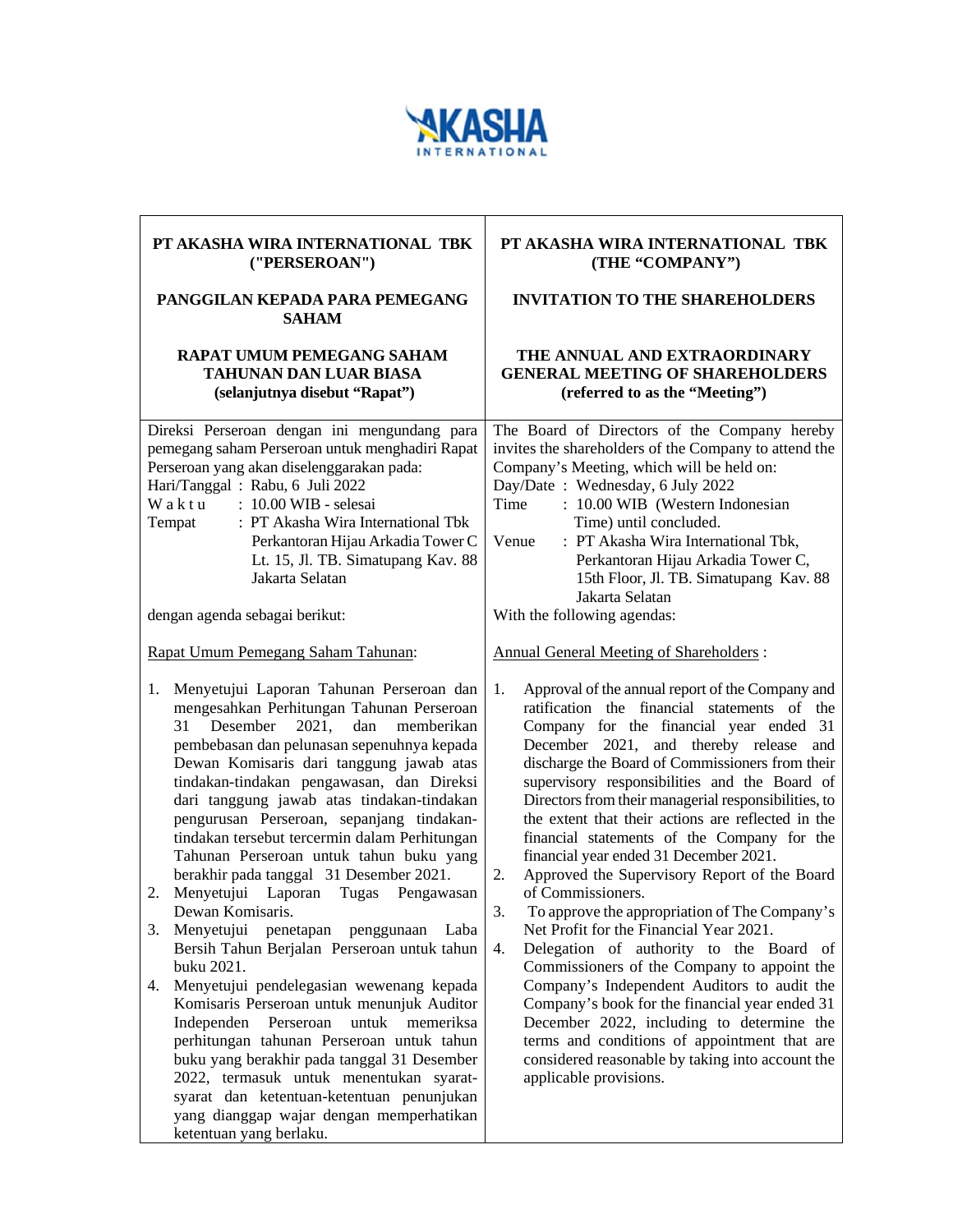| 5. Perubahan susunan anggota Komisaris dan<br>Direksi Perseroan                                                                                                                                                                                                                                                                                                                                                                                                                                                                                                                                                                                                                                                                                                                           | Changes in the composition of the members of<br>5.<br>the Company's Commissioners and Directors                                                                                                                                                                                                                                                                                                                                                                                                                                                                                                                                                                                                                              |  |  |
|-------------------------------------------------------------------------------------------------------------------------------------------------------------------------------------------------------------------------------------------------------------------------------------------------------------------------------------------------------------------------------------------------------------------------------------------------------------------------------------------------------------------------------------------------------------------------------------------------------------------------------------------------------------------------------------------------------------------------------------------------------------------------------------------|------------------------------------------------------------------------------------------------------------------------------------------------------------------------------------------------------------------------------------------------------------------------------------------------------------------------------------------------------------------------------------------------------------------------------------------------------------------------------------------------------------------------------------------------------------------------------------------------------------------------------------------------------------------------------------------------------------------------------|--|--|
| Penjelasan atas agenda Rapat Umum Pemegang<br>Saham Tahunan:                                                                                                                                                                                                                                                                                                                                                                                                                                                                                                                                                                                                                                                                                                                              | Explanation of the Annual General Meeting of<br>Shareholder Agendas:                                                                                                                                                                                                                                                                                                                                                                                                                                                                                                                                                                                                                                                         |  |  |
| Agenda Rapat Umum Pemegang Saham Tahunan<br>ke-1 sampai ke-4 tersebut merupakan agenda yang<br>wajib disetujui dalam Rapat Umum Pemegang<br>Saham Tahunan. Hal ini sesuai dengan ketentuan<br>dalam Anggaran Dasar Perseroan dan Undang-<br>undang No. 40 tahun 2007 tentang Perseroan<br>Terbatas. Agenda Ke 5 dilakukan karena Perseroan<br>menerima surat pengunduran diri dari Komisaris<br>Perseroan.                                                                                                                                                                                                                                                                                                                                                                                | The Agenda of the Annual General Meeting of<br>Shareholders No. 1 to 4 are the Agenda that<br>routinelly approved in the Company's Annual<br>General Meeting of Shareholders. Those are in<br>compliance with the provisions of the Company's<br>Article of Associations and the Law no. 40 year 2007<br>on Limited Liability Company. The 5th agenda was<br>carried out because the Company received a letter of<br>resignation from the Company's Commissioners.                                                                                                                                                                                                                                                           |  |  |
| Rapat Umum Pemegang Saham Luar Biasa                                                                                                                                                                                                                                                                                                                                                                                                                                                                                                                                                                                                                                                                                                                                                      | <b>Extraordinary General Meeting of Shareholders</b>                                                                                                                                                                                                                                                                                                                                                                                                                                                                                                                                                                                                                                                                         |  |  |
| rencana perubahan Anggaran<br>Menyetujui<br>1.<br>Dasar Perseroan<br>Mengenai Tugas Dan<br>Wewenang Direksi                                                                                                                                                                                                                                                                                                                                                                                                                                                                                                                                                                                                                                                                               | 1.<br>Approved the plan to amend the Company's<br>Articles of Association regarding the Duties and<br>Authorities of the Board of Directors                                                                                                                                                                                                                                                                                                                                                                                                                                                                                                                                                                                  |  |  |
| Penjelasan atas agenda Rapat Umum Pemegang<br>Saham Luar Biasa:                                                                                                                                                                                                                                                                                                                                                                                                                                                                                                                                                                                                                                                                                                                           | Explanation of the Extraordinary General Meeting of<br>Shareholder Agendas                                                                                                                                                                                                                                                                                                                                                                                                                                                                                                                                                                                                                                                   |  |  |
| Rencana perubahan Anggaran Dasar Perseroan ini<br>ditujukan untuk memperkuat peran pengawasan<br>Komisaris dalam operasional Perseroan.                                                                                                                                                                                                                                                                                                                                                                                                                                                                                                                                                                                                                                                   | The proposed amendment to the Company's Articles<br>of Association is intended to strengthen the<br>supervisory role of the Commissioners in the<br>Company's operations.                                                                                                                                                                                                                                                                                                                                                                                                                                                                                                                                                    |  |  |
| Catatan:                                                                                                                                                                                                                                                                                                                                                                                                                                                                                                                                                                                                                                                                                                                                                                                  | Notes:                                                                                                                                                                                                                                                                                                                                                                                                                                                                                                                                                                                                                                                                                                                       |  |  |
| 1. Pengumuman ini berlaku sebagai undangan.<br>Perseroan tidak mengirimkan atau memberikan<br>undangan lain kepada para pemegang saham<br>Perseroan.                                                                                                                                                                                                                                                                                                                                                                                                                                                                                                                                                                                                                                      | 1. This announcement is intended as an invitation.<br>The Company will not submit or send any other<br>invitation to the shareholders.                                                                                                                                                                                                                                                                                                                                                                                                                                                                                                                                                                                       |  |  |
| dalam Rapat adalah:<br>Bagi pemegang saham yang sahamnya<br>a.<br>belum tercatat secara elektronik pada<br>Penitipan<br>Kolektif<br>Saham<br>pada<br>PT Kustodian Sentral Efek Indonesia<br>("PT KSEI"), adalah para pemegang saham<br>Perseroan yang namanya tercatat dalam<br>Daftar Pemegang Saham Perseroan pada<br>tanggal 13 Juni 2022 sampai dengan pukul<br>16.00 WIB, atau wakilnya yang sah.<br>Bagi pemegang saham yang sahamnya telah<br>b.<br>tercatat pada Penitipan Kolektif Saham di<br>PT KSEI, adalah para pemegang saham<br>yang memiliki rekening pada rekening efek<br>suatu bank kustodian atau perusahaan efek<br>yang namanya tercatat sebagai pemegang<br>saham Perseroan pada tanggal 13 Juni 2022<br>sampai dengan pukul 16.00 WIB, atau<br>wakilnya yang sah. | Pemegang saham Perseroan yang berhak hadir   2. Shareholders who are entitled to attend the<br>Meeting are as follows:<br>a. For those whose shares have not been<br>electronically registered into the Collective<br>Custody of PT KSEI, only the shareholders<br>whose names are registered in the Company's<br>Share Register as at 04.00 p.m. of 13 June<br>2022, or their authorized representative.<br>b. For those whose shares are in the Collective<br>Custody of PT KSEI, only the account holders<br>whose names are registered as the Company<br>shareholders in the security account of the<br>custodian bank or securities company as at<br>04.00 p.m. of 13 June 2022, or their authorized<br>representative. |  |  |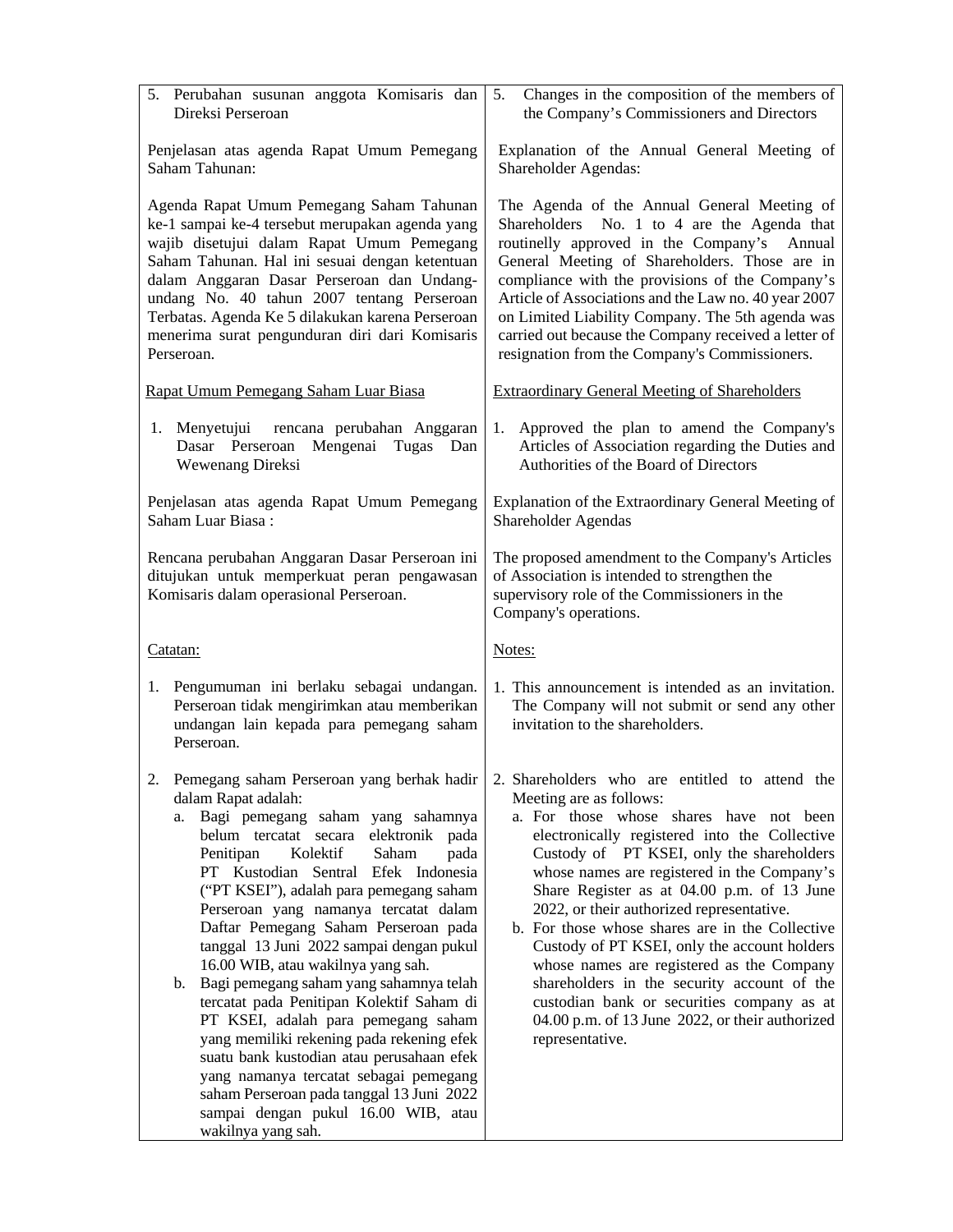- 3. Pemegang saham yang tidak dapat menghadiri Rapat, dapat diwakili oleh kuasanya. Ada 2 alternatif surat kuasa yang dapat digunakan:
	- a. Kuasa Elektronik, melalui Elektronik General Meeting System (eASY KSEI) yang disediakan KSEI, yang merupakan mekanisme pemberian kuasa secara elektronik dalam penyelenggaraan Rapat yang dapat dilakukan sejak tanggal panggilan ini hingga 3 (tiga) hari kerja sebelum tanggal penyelenggaraan Rapat. Bagi Pemegang Saham yang akan menggunakan e-Proxy melalui eASY KSEI dapat mengunduh panduan penggunaan pada link berikut: https://www.ksei.co.id/ data/download-data-and-user-guide.
	- b. Kuasa Konvensional, formulirnya tersedia di situs web Perseroan https://www.<br>akashainternational.com/, harus sudah akashainternational.com/, harus sudah diterima Perseroan melalui Biro Administrasi Efek yang ditunjuk Perseroan yaitu PT. Raya Saham Registra, Gedung Plaza Sentral Lt. 2, Jl. Jenderal Sudirman Kav.47-48, Jakarta, Telepon (021) 2525666, Faksimili (021) 2525028 paling lambat 3 (tiga) hari kerja sebelum tanggal penyelenggaraan Rapat.

Bagi para pemegang saham yang bertempat tinggal di luar wilayah Republik Indonesia, surat kuasa konvensional harus dilegalisasi oleh notaris dan Kedutaan Besar Republik Indonesia di wilayah mana pemegang saham berdomisili.

- 4. Perseroan sangat mengimbau kepada Pemegang Saham untuk memberikan kuasa kepada Pihak Independen yang ditunjuk oleh Perseroan untuk hadir dan memberikan suara dalam Rapat, yaitu PT. Raya Saham Registra.
- 5. Para pemegang saham atau kuasanya yang akan menghadiri Rapat harus menunjukkan KTP atau tanda pengenal lain pada saat pendaftaran. Bagi pemegang saham yang terdaftar dalam penitipan kolektif saham pada PT KSEI dapat mencetak Konfirmasi Tertulis Untuk Rapat (KTUR) melalui C-BEST pada tanggal 14 Juni 2022.
- 6. Pemegang Saham yang berbentuk badan hukum wajib memberikan foto copy anggaran dasar badan hukum tersebut beserta semua perubahanperubahannya yang lengkap dan foto copy dokumen tentang pengangkatan orang-orang
- 3. Shareholders who cannot attend the meeting can be represented by their proxies. There are 2 alternative power of attorney that can be used:
	- a. Electronic Power Of Attorney, through the Electronic General Meeting System (eASY KSEI) provided by KSEI, which is an electronic power of attorney mechanism in organizing meetings that can be conducted from the date of this call up to 3 (three) business days prior to the date of the meeting. Shareholders who will use e-proxy through easy ksei can download the usage guide at the following link: https://www.ksei.co.id/ data / download-data-and-user-guide.
	- b. Conventional Power Of Attorney, the form is available on the company's website https://www.akashainternational.com/, must have been received by the company through the Securities Administration Bureau Appointed by the company, namely PT. Raya Saham Registra, Gedung Plaza Sentral Lt. 2, Jl. Jenderal Sudirman Kav.47- 48, Jakarta, Telephone (021) 2525666, Facsimile (021) 2525028 no later than 3 (three) working days prior to the date of convening the meeting. For shareholders residing outside the territory of the republic of indonesia, the conventional

power of attorney must be legalized by a notary and the indonesian embassy in the region where the shareholders are domiciled.

- 4. The Company strongly urges shareholders to authorize the independent party appointed by the company to attend and vote at the meeting, namely PT. Raya Saham Registra.
- 5. The shareholders or their authorized representative who will attend the Meeting should present a copy of his or her Personal Identification or other identifications (ID) during registration. Shareholders' whose shares are registered in the collective custody of PT KSEI, can print The written confirmation for the Meeting (KTUR) through C-BEST on 14 Juni 2022.
- 6. Shareholders in the form legal entty are required to submit the photo copy of its Article of Assosociation along with its complete amendments and also submit photo copy of the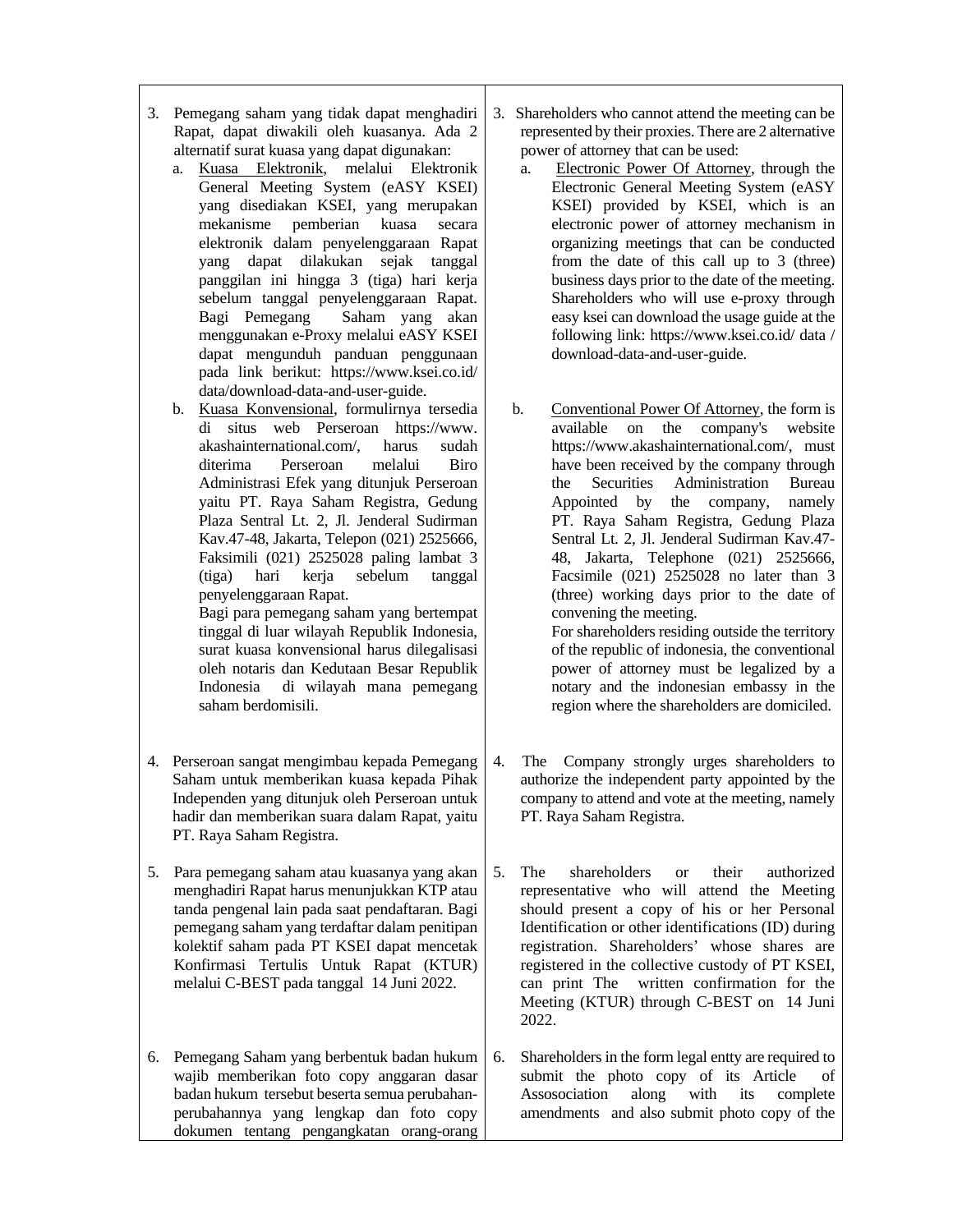|    | yang berhak mewakili badan hukum tersebut                                                                                                                                                                                                                                                                                                                                                                                                                                                                                                                                                                                                                                                                                                                           |    | appointment of the person who authorize to                                                                                                                                                                                                                                                                                                                                                                                                                                                                                                                                                                                                              |
|----|---------------------------------------------------------------------------------------------------------------------------------------------------------------------------------------------------------------------------------------------------------------------------------------------------------------------------------------------------------------------------------------------------------------------------------------------------------------------------------------------------------------------------------------------------------------------------------------------------------------------------------------------------------------------------------------------------------------------------------------------------------------------|----|---------------------------------------------------------------------------------------------------------------------------------------------------------------------------------------------------------------------------------------------------------------------------------------------------------------------------------------------------------------------------------------------------------------------------------------------------------------------------------------------------------------------------------------------------------------------------------------------------------------------------------------------------------|
|    | dalam Rapat.                                                                                                                                                                                                                                                                                                                                                                                                                                                                                                                                                                                                                                                                                                                                                        |    | represents such legal entity in the Meeting.                                                                                                                                                                                                                                                                                                                                                                                                                                                                                                                                                                                                            |
| 7. | Dokumen terkait dengan agenda Rapat tersedia<br>disitus resmi Perseroan sejak tanggal panggilan<br>Rapat.                                                                                                                                                                                                                                                                                                                                                                                                                                                                                                                                                                                                                                                           | 7. | Material related to the Meeting agenda will be<br>available in the Company's web site as of the date<br>of this invitation.                                                                                                                                                                                                                                                                                                                                                                                                                                                                                                                             |
| 8. | Untuk kenyamanan dan kemudahan para<br>pemegang saham atau wakilnya yang sah, para<br>pemegang saham atau wakilnya yang sah yang<br>ingin menghadiri Rapat<br>diminta<br>untuk<br>memberitahukan kepada Perseroan<br>paling<br>lambat 3 (tiga) hari kerja sebelum tanggal<br>penyelenggaraan Rapat melalui:<br>PT. Akasha Wira International Tbk<br>Perkantoran Hijau Arkadia, Tower C,<br>Lantai 15,<br>Jalan TB. Simatupang Kav 88, Jakarta<br>Selatan<br>Telepon: (021) 2754-5000<br>Email<br>wisnu.adji@akashainternational.com<br>Untuk perhatian:<br>Th.M.Wisnu Adjie/Sekretaris Perseroan<br>atau<br>PT. Raya Saham Registra<br>Gedung Plaza Sentral Lt. 2<br>Jl. Jenderal Sudirman Kav.47-48, Jakarta<br>Telepon: (021) 2525666<br>Faksimili: (021) 2525028 |    | 8. For the convenience of the shareholders or<br>authorized representatives who intend to attend<br>the Meeting you are kindly requested to notify<br>the Company through:<br>PT. Akasha Wira International Tbk<br>Perkantoran Hijau Arkadia, Tower C, 15 <sup>th</sup><br>Floor, Jalan TB. Simatupang, Kav. 88 Jakarta<br>Selatan<br>Telephone No: (021) 275-45000<br>Email: wisnu.adji@akashainternational.com<br>Attention:<br>Th.M. Wisnu Adjie/Corporate Secretary<br><b>or</b><br>PT. Raya Saham Registra<br>Gedung Plaza Sentral Lt. 2<br>Jl. Jenderal Sudirman Kav.47-48, Jakarta<br>Telepon No : (021) 2525666<br>Faksimili No : (021) 2525028 |
| 9. | Tempat pendaftaran akan dibuka pada tanggal<br>6 Juli 2022 dimulai pada pukul 9.00 WIB dan<br>akan ditutup pada pukul 9.30 WIB.                                                                                                                                                                                                                                                                                                                                                                                                                                                                                                                                                                                                                                     |    | 9. Registration desk will open on 6 July 2022 at<br>9.00 a.m and will be closed at the 9.30 a.m.                                                                                                                                                                                                                                                                                                                                                                                                                                                                                                                                                        |
|    | 10. Untuk mempermudah pengaturan dan demi<br>ketertiban Rapat, para pemegang saham atau<br>kuasanya diminta dengan hormat untuk hadir di<br>tempat Rapat 30 (tiga puluh) menit sebelum<br>Rapat dimulai.                                                                                                                                                                                                                                                                                                                                                                                                                                                                                                                                                            |    | 10. For orderly arrangement The shareholders or the<br>authorized representatives are kindly requested<br>to arrive 30 (thirty) minutes prior to the Meeting.                                                                                                                                                                                                                                                                                                                                                                                                                                                                                           |
|    | 11. Bagi Pemegang Saham atau Kuasa Pemegang<br>Saham yang akan tetap hadir secara fisik dalam<br>Rapat, Pemegang Saham wajib mengikuti<br>protokol keamanan dan<br>kesehatan yang<br>ditetapkan Perseroan termasuk dalam hal<br>pembatasan peserta Rapat. Protokol yang<br>ditetapkan Perseroan untuk Rapat tersebut<br>antara lain adalah:                                                                                                                                                                                                                                                                                                                                                                                                                         |    | 11. For Shareholders or their proxy who will<br>remain physically present at the Meeting,<br>Shareholders must follow the security and health<br>protocol determined by the Company, including<br>the limitation of meeting participants. If they<br>meet the requirement, then before entering the<br>Meeting room, Shareholders must follow/obtain<br>the following procedure:                                                                                                                                                                                                                                                                        |
|    | Demi keamanan dan kesehatan semua<br>a.<br>peserta Rapat, Perseroan mensyaratkan<br>setiap Pemegang Saham atau Kuasa<br>Pemegang Saham yang hadir secara fisik,<br>dengan biayanya sendiri, untuk memiliki<br>Surat Keterangan<br>Sehat Bebas<br>dari<br>COVID-19 yang diperoleh dari dokter                                                                                                                                                                                                                                                                                                                                                                                                                                                                        |    | For safety and health all the Participant of<br>a.<br>the Meeting, the Company requires every<br>Shareholder or their proxy who physically<br>present, at their own expense, to have a<br>Health Certificate obtained from hospital<br>doctors, health centers, or clinics in the form<br>of a throat swab test (PCR/Swab test) with<br>negative of COVID-19 results in the                                                                                                                                                                                                                                                                             |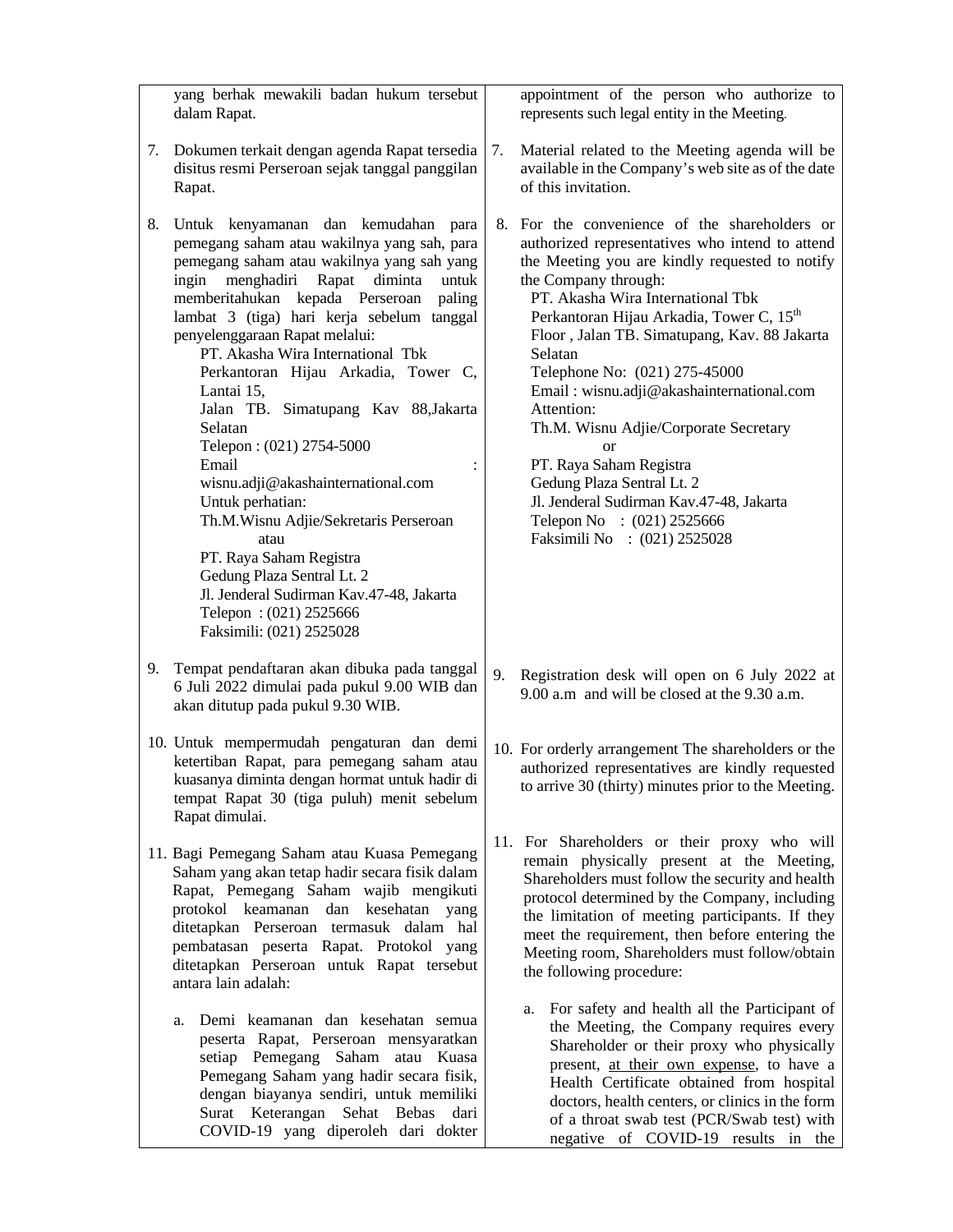rumah sakit, puskesmas, atau klinik, berupa pemeriksaan tes usap tenggorokan (PCR/Swab test) dengan hasil negatif pada periode maksimum 1 (satu) hari sebelum Rapat.

- b. Kuota kehadiran fisik di dalam ruangan Rapat sesuai dengan prinsip *first come first served* sebanyak 10 orang, termasuk perwakilan dari Perseroan dan Para Penunjuang Rapat, sesuai dengan peraturan yang berlaku.
- c. Menggunakan masker.
- d. Deteksi dan pemantauan suhu tubuh untuk memastikan Pemegang Saham atau Kuasa Pemegang Saham tidak sedang memiliki suhu tubuh di atas normal (lebih dari 37,3  $\mathrm{^{\circ}C}$ ).
- e. Pemegang Saham atau Kuasa Pemegang Saham yang sedang sakit meskipun suhu tubuh masih dalam ambang batas normal tidak diperkenankan masuk ke dalam tempat Rapat.
- f. Mengikuti arahan panitia Rapat dalam menerapkan kebijakan *physical distancing*  di tempat Rapat baik sebelum Rapat dimulai, pada saat Rapat, maupun setelah Rapat selesai.
- g. Apabila di tempat Rapat terlihat terdapat Pemegang Saham atau Kuasa Pemegang Saham yang memiliki atau terlihat bergejala (seperti batuk, demam, flu) maka akan diminta untuk meninggalkan ruang Rapat.
- h. Perseroan akan melakukan penilaian apakah Pemegang Saham atau Kuasa Pemegang Saham dapat masuk ke dalam tempat Rapat.
- i. Perseroan akan mengumumkan kembali apabila terdapat perubahan dan/atau penambahan informasi terkait tata cara pelaksanaan Rapat dengan mengacu kepada kondisi dan perkembangan terkini mengenai penanganan dan pengendalian terpadu untuk mencegah penyebaran Virus COVID-19.
- j. Pada saat pendaftaran, wajib untuk menyerahkan formulir deklarasi kesehatan yang memuat informasi kesehatan yang dapat diunduh pada situs web Perseroan.
- 12. Demi alasan kesehatan dan dalam rangka pengendalian dan pencegahan penyebaran Virus COVID-19, Perseroan tidak menyediakan makanan dan minuman, *goody bag produk/souvenir*, dan tidak menyediakan Laporan Tahunan dalam bentuk fisik kepada

maximum period of 1 (satu) days before the Meeting.

- b. Quota of physical attendance in the Meeting room in accordance with the *principle of first come first served* as many as 10 people, including representatives of the Company and the Meeting Supporters, in accordance with applicable regulations;
- c. Using mask.
- d. Body temperature detection and monitoring to ensure Shareholders or their proxy do not have above normal body temperatures (more than  $37.3 \degree$  C).
- e. Shareholders or their proxy who are sick even though their body temperature is still in normal temperature are not allowed to enter the Meeting place.
- f. Following the directions of the Meeting committee in implementing the physical distancing policy at the Meeting place both before the meeting starts, at the time of the meeting, and after the Meeting is finished.
- g. If at the meeting place, there are Shareholders or their proxy who have or are seen as symptomatic (such as coughing, fever and flu), they will be asked to leave the Meeting room.
- h. The Company will evaluate whether the Shareholders or their proxy can enter the Meeting place.
- i. The Company will re-announce if there are changes and / or additional information related to the procedure for holding the Meeting with reference to the latest conditions and developments regarding integrated handling and control to prevent the spread of the COVID-19 Virus.
- j. At the time of registration, it is mandatory to submit a health declaration form containing health information that can be downloaded on the Company's website.

12. For health reasons and in the context of controlling and preventing the spread of the COVID19 Virus, the Company does not provide food and beverages, product goody bags / souvenirs, and does not provide Annual Reports in physical form to Shareholders and their proxy present at the Meeting.